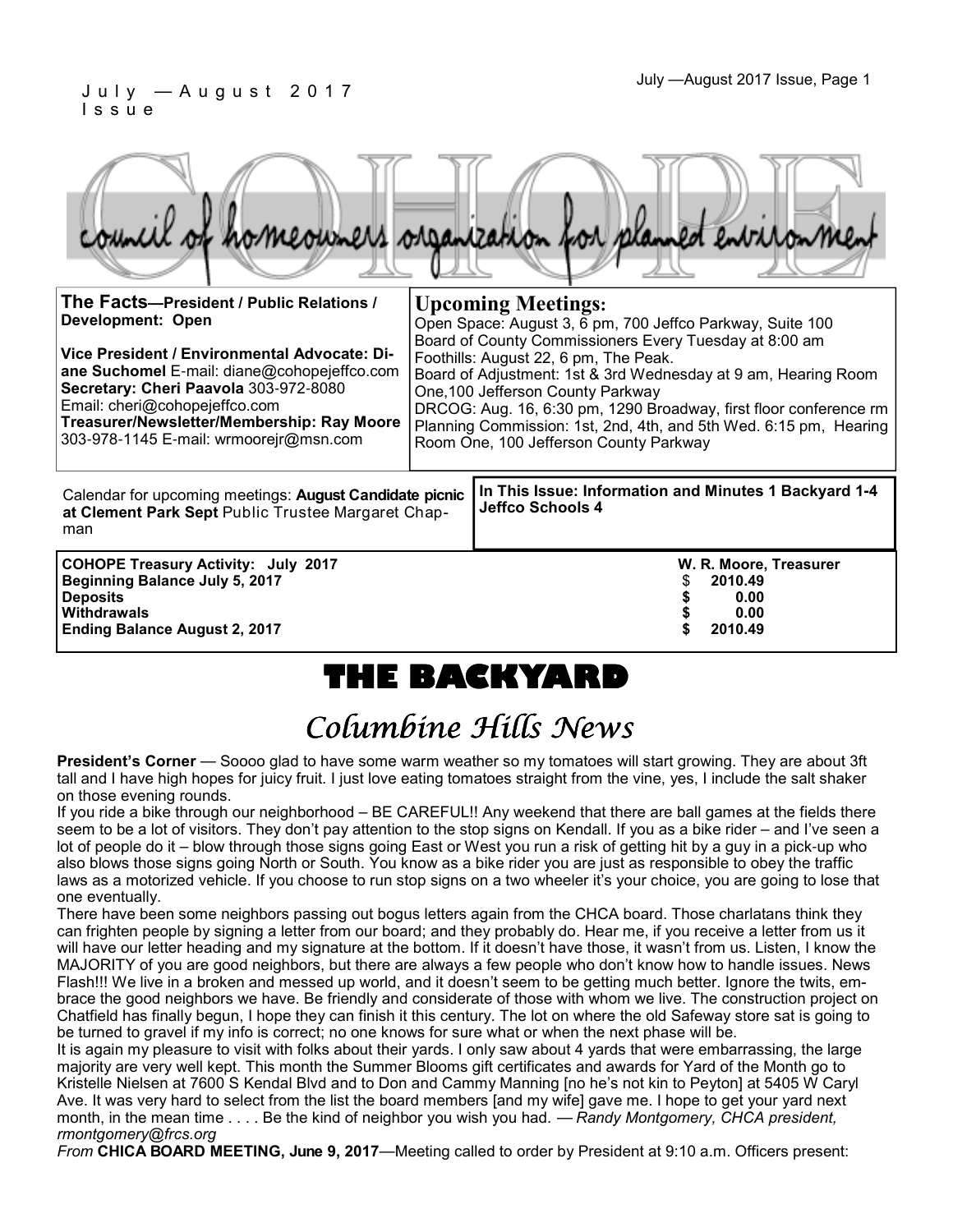Randy Montgomery, Don Hochhalter, Pat Miller. Board members present: Ruth Severns, Michaelle Otto.

Pat Miller presented the Treasurer's Report and Randy Montgomery the motion to approve the report. Pat advised we did not receive new memberships for the month and the current membership level is at 354.

Randy Montgomery accepted Yard of The Month nominations from Board members.

Summer CHCA activities were discussed and it was decided to postpone the playground anniversary build celebration until next year in order to see ideas from neighbors and also combine with stone dedication and xeric garden celebration. Dumpster Day confirmed for Saturday, June 24, from 8-11 a.m. or until truck is full.

Xeric garden has new plants added and continues to thrive under the leadership of Jane Savage and her band of "merry volunteers". Cub Scout Troop#596 came out to help with planting at the stone sign. Check out the new signage and opportunities to see plants to consider for your own landscaping purposes.

A short discussion was made regarding requests to install memorial items at the playground or xeric garden and a "buddy bench" was also discussed as one such item.

August CHCA meeting may include, but has not been confirmed, a visit from the Jefferson County Sheriff Department liaison for Columbine Hills.

Randy Montgomery is researching providers to hold a CHCA hayride on December 10, 2017. Meeting adjourned at 10:00 a.m.

# **Columbine Knolls Voice**

*From* **May 9th 2017 Board Meeting** Meeting was called to order at 7:02 pm In Attendance: Lee Woodbury, Matt Hale, Skip Wilcox, Steve Hantelman, Judy Alliprandine, Tony Tierney, Larry Wambsganss, Nathalie McClish, and Birgit Whitelaw

**Committee Reports: Membership** Skip reported that there are currently 308 members in the HOA. Skip sent all board members an electronic copy of the HOA directory. Skip created a "Welcome Letter" for new home owners and read it to the board. This will be sent out to all new home owners in Columbine Knolls welcoming them to the neighborhood. Tony discussed how Normandy Estates communicates their covenants to new home owners.

**Safety, Beautification, and Maintenance** The Lamar entrance was cleaned up by volunteers Tim and Barb There was discussion about how to clean up the empty lot on Portland. Need to talk to owners. What can we do to improve corner vision on street corners in Columbine Knolls based upon the Jefferson County vision clearance requirements?

**Covenant Enforcement and Architectural Control** The Jefferson County District Court Judge upheld the ruling of the Small Claims Court, with respect to the appeal filed by the original defendants, in favor of Columbine Knolls HOA regarding two covenant violations addressing the storage of trailers and a motor home.

The ACC has received several PIPSA forms on things like house painting and solar panels which are being reviewed. **Special Events** Garage Sale - June 2nd and 3rd. Clean up Day - June 10th – need volunteers.

**Treasurer's Report** Financials emailed prior to meeting. Talk to Kari Kline about funding the HOA for \$150. Nathalie moved to pay insurance in full to save money / Lee seconds, all in favor

**New Business** Send Brian a thank note and gift card. Lee had FedEx create a map of Columbine Knolls Lee motions to begin executive session to discuss information from the attorney Executive Session begins at 7:51 pm Executive Session ends at 8:22 pm

Board meeting adjourns at 8:23 pm

## **Columbine Knolls South II REVIEW**

*From* **President's Corner** Hope everyone is having a great summer so far. June started off with a successful community garage sale event, with over 30 households participating and lots of treasure hunter traffic through the neighborhood. We've been fortunate to have early summer rains to keep everything green and in bloom so far this summer. As you drive through the neighborhood, take time to admire how beautiful and well maintained our neighborhood is. Please remember it's up to each homeowner to keep the high standards that result in our homes and neighborhood looking great. Thanks to all the RV and boat owners for limiting the time parked on the streets or in your driveways prior to and after use. Everyone appreciates your efforts!

Also, thank you to the volunteers working behind the scenes to help enhance the community environment of CKSII. Throughout the year the HOA Board and committee volunteers are working hard. If you're interested in giving back to the community or becoming involved we are always looking for volunteers for the landscape committee, welcome committee, social committee or future open board positions! You can help make a difference and open up opportunities to meet many of your neighbors.—*Jennifer Blake, President CKSII HOA*

### Columbine West Civic Association Newsletter

*From* **A Moment With The Board** The June 14th monthly meeting was attended by Officers/Board members and a few residents. Our monthly meeting was held at the pool pavilion, starting at 6:30 p.m. We had a beautiful evening meeting.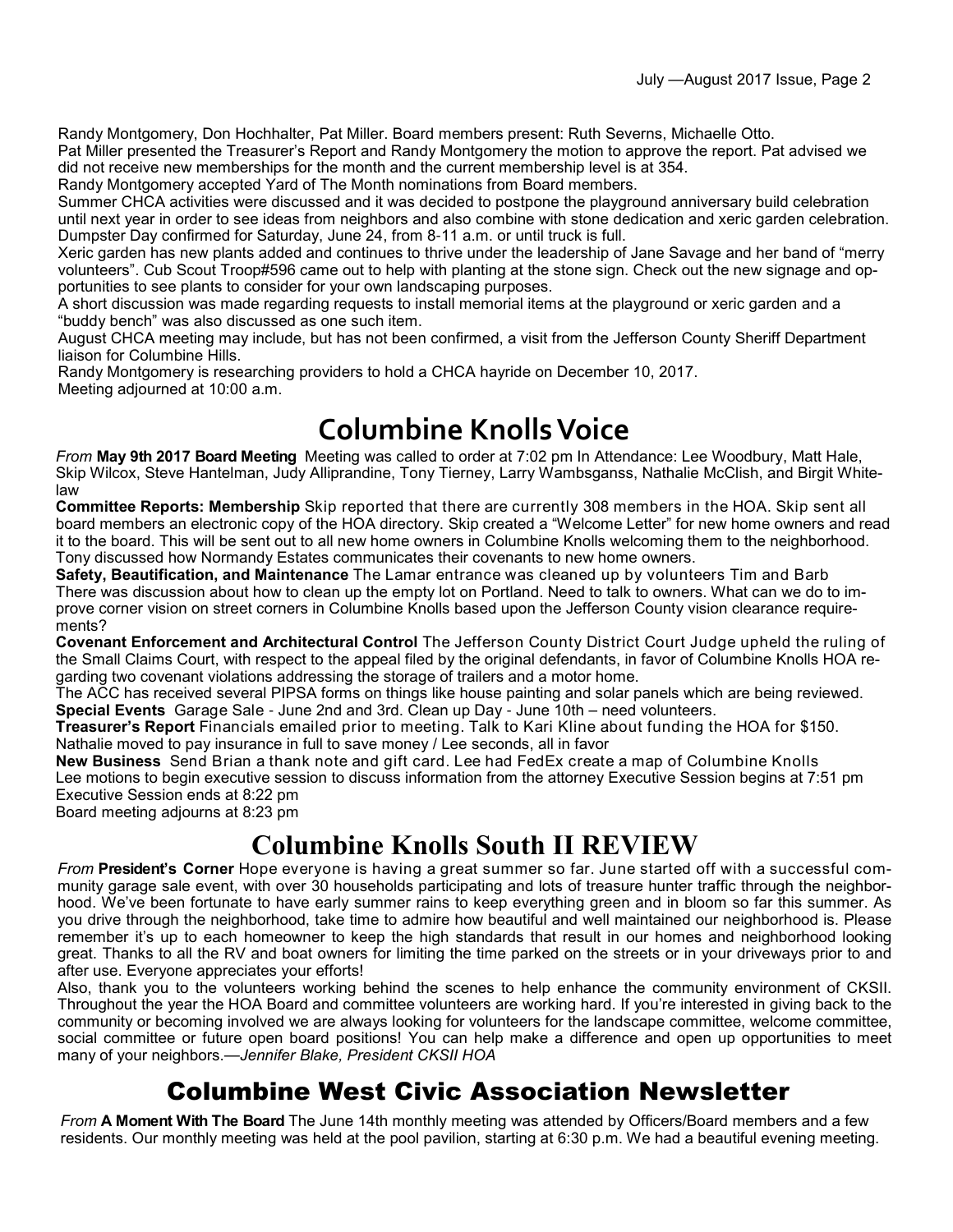The sun and the clouds were bringing on an amazing light show, while allowing us to savor the last few days of Spring. Currently we have 342 memberships. The 2017 CWCA Budget is currently based on 345 memberships. Memberships are important to keep all of the scheduled events happening without disruption.

Have you seen the new 'blue shirts' that identify CWCA Officers/ Board members? We will be wearing them at Dumpster Day and will continue to be seen wearing them at community events. Dumpster Day gives members & nonmembers an opportunity to remove unwanted trash from their property. The event has become a welcomed event costing \$35 at the gate if you are not already a registered CWCA member. There are 2 more FREE swim evenings at the Columbine West Pool offered July 8th & July 22nd. These evenings will have Lifeguards on Duty and the pool is for Columbine West residents. Bring the family, your neighbors, your dinner and a chill attitude. Please take the time to enjoy these special scheduled pool times.

August will bring back the National Night Out event to be held at the pool pavilion. If you have questions or any suggestion of ideas feel free to email CWCAtalk@gmail.com. Look forward to hearing from the community. Residents are encouraged to attend any monthly meeting.

## The Leawood Rapporter

*From* **Leawood Civic Association Minutes June 7, 2017** Board Members Present: Paul O'Connor, Debby Baker, Rhonda Eveleth, Chip and Angela Langowski

Membership Drive – The Board discussed following up with the people who indicated their interest in volunteering on their membership form. Debby has created a spreadsheet of them along with their interests so that the information can be easily accessed.

Leawood Website – Through the website, emails were sent to the neighborhood to remind them of the June 9th FYP and the Neighborhood Clean-up on June 10th. The Board decided to upload the monthly Rapporter to the website. Board Meeting Signs – Details of signs to notify the neighborhood of LCA Board Meetings were discussed. The signs will be the size of a realtor yard sign with spaces to show the date and time of the meetings. These areas will allow the date and time to be changed.

Upcoming LCA Events - All of the remaining FYP dates have been spoken for. The LCA Picnic is Saturday, August 26th @ Leawood Park Pavilion. Paul will contact the caterer we used last year for a price quote. Richard will contact the provider of the bouncy castle we used last year for a price quote.

*From* **Leawood Metropolitan Recreation and Park District Minutes June 14, 2017** The meeting was called to order at 6:34 PM at Leawood Park by President Kyle Sargent. Members present were: Directors Donna Snyder/Treasurer, Debby Baker/Special Projects, Linda Smith/Secretary VP and Dave Padilla, Parks Manager.

**Public Comment/Correspondence** - Linda replied to a resident via Nextdoor.com who was asking when the junipers in Leawood Park along the south fence line would be removed since they were removed from the east fence line. Linda explained that was on our project list and would likely be done next year. Resident reported she thought the east side was looking very nice with the new bushes and trees.

**Treasurer's Report** – The Treasurer's Report was presented by Donna. We continue to receive property tax and ownership tax revenue. Donna received a notice from the Colorado Lottery giving amounts for next issue of funds. Invoices for the month include: Weston for June landscaping services, doggie bag vendor, United Site Services (port-a-potties), Denver Water (Donna to call to ask for a meter check since Tract T water was more than Dave thinks it should be), Waste Management, Xcel, Silver Sage for new shrubs and trees in Leawood (11 crab apples, 2 Austrian pines and 1 Autumn Blaze maple), DBC for supplies, LCA for first quarter costs for Rapporter, Valles Construction for planting trees, Dave's invoice and reimbursement to petty cash. Linda moved the Treasurer's report be received and bills paid. Debby seconded and the motion passed unanimously.

**Parks Manager Report** – Weston mowed all parks and fertilized all bluegrass. Repairs were made to several irrigation lines and clocks. Recreation Plus contractor repaired one of the child size rockers and made some other miscellaneous repairs on equipment in Leawood Park. Junipers were removed, new shrubs planted and new trees were added to the east end of the Leawood Park. Dave had to inform a Weaver Park pavilion user they were not to take off the bollard at the volley ball bridge and drive their truck into the park. No vehicles on park property except for necessary workers. Dave must give permission.

**Old Business -**.Benton Way property exemption notification Kyle discussed the email he sent in response to a resident on Benton Way whose property borders Weaver Park and who had requested a zoning exemption to construct a new garage. The resident had been informed by the County that there had been an objection raised by the District regarding the request. Kyle told the resident that the District did not have an objection to the exemption, but that the District didn't have sufficient time to consider the notice sent by the County prior to the comment deadline and had said so to the County. Kyle also told the resident that the District was not contacted by the resident and that any property owners who border a park should consider reaching out prior to seeking zoning changes with the County. 2017 Projects - No update.

The meeting was adjourned 7:41 p.m.—*Linda T. Smith, Vice President and Secretary*